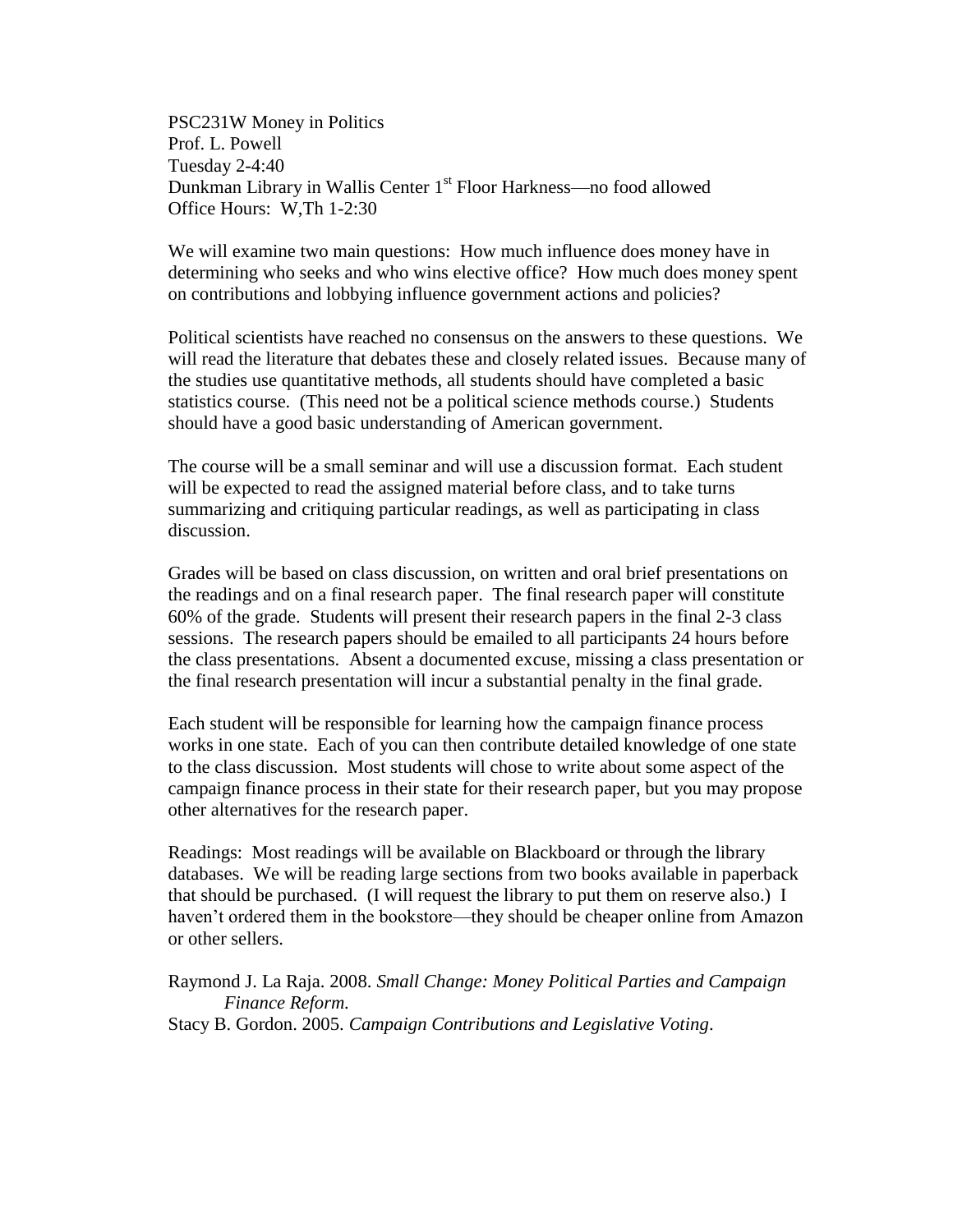#### **Readings:**

**January 18<sup>th</sup>. Why do we care about money?** Discuss course setup. Describe how to choose states. Email me to choose states—rank 3 choices.

**January 25th . Federal regulation of presidential and congressional campaign finance.** 

- In class, I'll summarize the basic rules and go thru the FEC's presentation: [www.FEC.gov](http://www.fec.gov/) E-learning resources. Interactive Presentations: Contributions Explains hard money donations
- I'll summarize the basic changes over time in regulation, discuss the differences between soft money and hard money, and the differences between presidential and congressional campaign finance.

Please read:

La Raja, Raymond J. 2008. *Small Change* Chapters 1-4. University of Michigan. Potter, Trevor. 2005. The Current State of Campaign Finance Law. Chapter 2 in *The New Campaign Finance Sourcebook* ed. by Corrado, Mann, Ortiz and Potter.

- La Raja, Raymond J. 2008. Has the U.S. Campaign Finance System Collapsed? *The Forum*, 6/1.
- Mann, Thomas E. 2008. A Collapse of the Campaign Finance Regime?" *The Forum*, 6/1.
- Hayward. Allison. 2008. Is That a Bundle in Your Pocket, Or…? *The Forum*, 6/1.

How to find information on your state's campaign finance. Good start: OpenSecrets.org Campaign Finance Links

# **February 1st . What do states do?**

Begin to research your own state. Be prepared to discuss what you have found out about campaign finance in your state and to share ideas for locating information.

Powell *What Money Buys* Chapter 2 Patterns of State Legislative Campaign Finance.

Hamm, Keith E. and Gary F. Moncrief. 2007. Chapter 6 "Legislative Politics in the States." In Politics in the American States: A Comparative Analysis,  $9<sup>th</sup>$ Edition by Virginia Gray and Russell Hanson, eds. CQ Press.

Wilcox, Clyde. 2005. Designing Campaign Finance Disclosure in the States: Tracing the Tributaries of Campaign Finance. *Election Law Journal: Rules, Politics, and Policy*, 4/4: 371-86.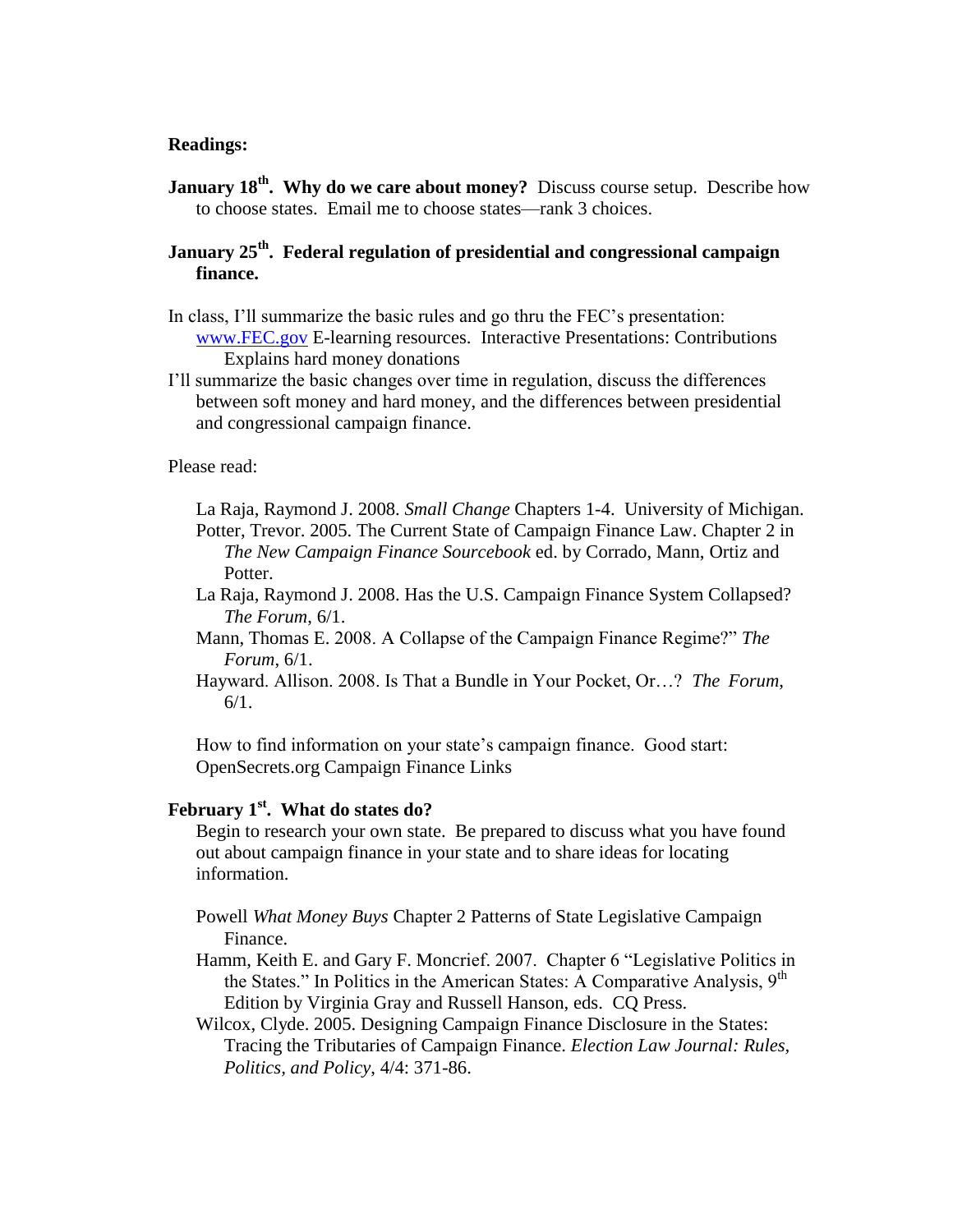Bender, Edwin, 2010. An Insider's View. Chapter in *Open Government: Collaboration, Transparency and Participation in Practice* available on [www.followthemoney.org](http://www.followthemoney.org/) website under research and reports.

Witko, Christopher. 2005. Measuring the Stringency of State Campaign Finance Regulation. *State Politics and Policy Quarterly*, 5/3: 295-310.

## **February 8th . Who Gives & Why? How is money raised?**

Francia, Peter L., John C. Green, Paul S. Herrnson, Lynda W. Powell, and Clyde Wilcox. 2003. Read Chapters 3 and 4. *The Financiers of Congressional Elections*. Columbia University Press.

- Verba, Sidney, Kay L. Schlozman and Henry E. Brady. 2000. Rational Action and Political Activity. *Journal of Theoretical Politics*, 12/3: 243-68.
- Gordon, S.C., Hafer, C., and Landa, D. 2007. Consumption or Investment? On Motivations for Political Giving. *Journal of Politics*, 69/4: 1057-72.
- Gupta, Sanjay and Charles W. Swenson. 2003. "Rent Seeking by Agents of the Firm." Journal of Law and Economics 46: 253-268.

## **February 15th . Effect of \$ on election outcomes.**

- Powell, Lynda W. and Clyde Wilcox. 2010. Read pp 638-641. "Money and American Elections" In The Oxford Handbook of American Elections and Political Behavior Ed. Jan E. Leighley Oxford University Press.
- Green, E.P. and Krasno, J.S. 1988. Salvation for the Spendthrift Incumbent: Reestimating the Effects of Campaign Spending in House Elections. *American Journal of Political Science,* 32/4: 884-907.
- Gerber A. 1998. Estimating the Effect of Campaign Spending on Senate Election Outcomes Using Instrumental Variables. American Political Science Review, 92/2: 401-11.
- Erikson, R. S. and Palfrey, T. R. 2000. Equilibria in Campaign Spending Games: Theory and Data. *American Political Science Review*, 93/4: 595-609.

Levitt, S. D. 1994. Using Repeat Challengers to Estimate the Effect of Campaign Spending on Election Outcomes in the U.S. House. *The Journal of Political Economy,* 102/4:777-98.

### Of interest, but not required:

- Jacobson, Gary C. 1990. [The Effects of Campaign Spending in House Elections:](http://www.jstor.org/stable/2111450?&Search=yes&searchText=salvation&searchText=spendthrift&searchText=incumbent&list=hide&searchUri=%2Faction%2FdoAdvancedSearch%3Fq0%3Dsalvation%2Bfor%2Bthe%2Bspendthrift%2Bincumbent%26f0%3Dall%26c1%3DAND%26q1%3D%26f1%3Dall%26acc%3Don%26wc%3Don%26Search%3DSearch%26sd%3D%26ed%3D%26la%3D%26jo%3D%26jc.PoliticalScience_AmericanJournalofPoliticalScience%3Dj100487&prevSearch=&item=6&ttl=17&returnArticleService=showFullText)  New [Evidence for Old Arguments.](http://www.jstor.org/stable/2111450?&Search=yes&searchText=salvation&searchText=spendthrift&searchText=incumbent&list=hide&searchUri=%2Faction%2FdoAdvancedSearch%3Fq0%3Dsalvation%2Bfor%2Bthe%2Bspendthrift%2Bincumbent%26f0%3Dall%26c1%3DAND%26q1%3D%26f1%3Dall%26acc%3Don%26wc%3Don%26Search%3DSearch%26sd%3D%26ed%3D%26la%3D%26jo%3D%26jc.PoliticalScience_AmericanJournalofPoliticalScience%3Dj100487&prevSearch=&item=6&ttl=17&returnArticleService=showFullText) *American Journal of Political Science*, 34/2: 334-62.
- Green, E.P. and Krasno, J.S. 1990. Rebuttal to Jacobson's "New Evidence for Old Arguments." *American Journal of Political Science*, 34/2: 363-72.

## **February 22nd . Effect of \$ on policy**

Ansolabehere, Stephen, John M. de Figueiredo and James M. Snyder Jr. 2003. "Why Is There so Little Money in U.S. Politics?" *Journal of Economic Perspectives* 17:105-30.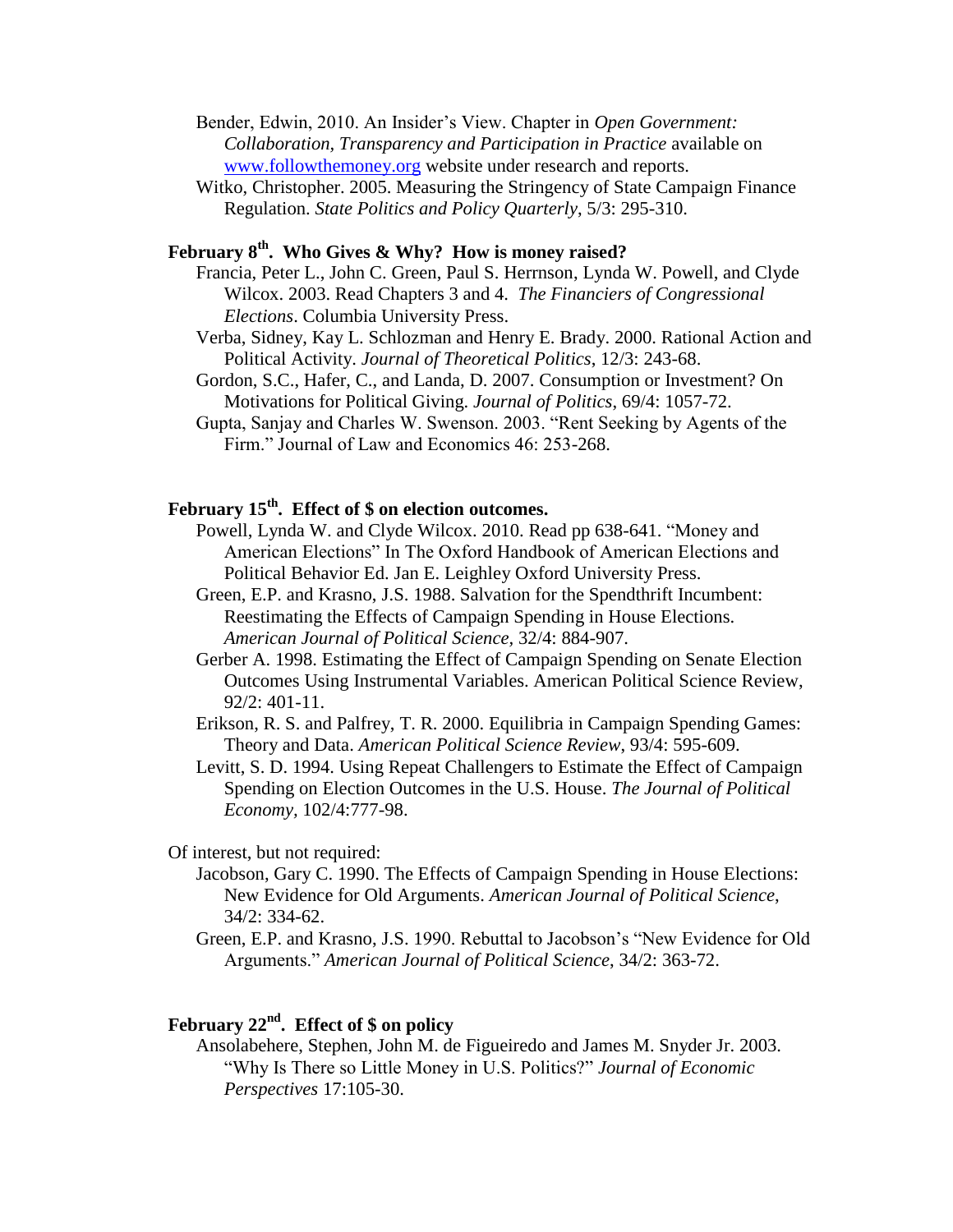- Stratmann, Thomas. 2005. "Some talk: Money in politics. A (partial) review of the literature." *Public Choice*. 124: 135-56.
- Powell, Lynda. *What Money Buys* Chapter 1 Measuring the Influence of Campaign Contributions in the Legislative Process.
- De Figueiredo, Rui J. P. Jr. and Geoff Edwards. 2007. Does Private Money Buy Public Policy? Campaign Contributions and Regulatory Outcomes in Telecommunications. *Journal of Economics & Management Strategy,* 16/3: 547-76.

#### **March 1st. Investment Model.**

- Hall, Richard and Frank Wayman. 1990. "Buying Time: Moneyed Interests and the Mobilization of Bias in Congressional Committees." *American Political Science Review* 84:797-820.
- Box-Steffensmeier, Janet M. and J. Tobin Grant. 1999. "All in a Day's Work: The Financial Rewards of Legislative Effectiveness." *Legislative Studies Quarterly* 24:511-23.
- Powell, Lynda. *What Money Buys* Chapters 3, 4 and 6.

# **March 15th . Money and Influence**

- Gordon, Stacy B. 2005. Chapters 4 and 5 in *Campaign Contributions and Legislative Voting: A New Approach.* New York: Routledge.
- Apollonio, D. E. and Raymond J. La Raja. 2006. "Term Limits, Campaign Contributions and the Distribution of Power in State Legislatures." *Legislative Studies Quarterly* 31: 259-281.
- Ansolabehere, Stephen and James M. Snyder, Jr. 1998. Money and Institutional Power. *Texas Law Review.*
- *Esterling, Kevin M. 2007. "Buying Expertise: Campaign Contributions and Attention to Policy Analysis in Congressional Committees" American Political Science Review 101:93-109.*

#### **March 22nd Parties and Committees**

- Powell, Lynda. *What Money Buys* Chapter 7 Fundraising for the Caucus. Gordon, Stacy B. 2005. Chapter 6 in *Campaign Contributions and Legislative Voting: A New Approach.* New York: Routledge.
- Cox, Gary W. and Eric Magar. 1999. "How Much is Majority Status in the U.S. Congress Worth?" American Political Science Review 93: 299-309.
- Kim, Henry A. and Justin H. Phillips. 2009. Dividing the Spoils of Power: How are the Benefits of Majority Party Status Distributed in U.S. State Legislatures. *State Politics and Policy Quarterly.*

#### **March 29th Lobbying**

Ansolabehere, Stephen, James M. Snyder and Michy Tripathi. 2002. "Are PAC Contributions and Lobbying Linked? New Evidence from the 1995 Lobby Disclosure Act." *Business and Politics*, Vol. 4, No 2, 131-155.